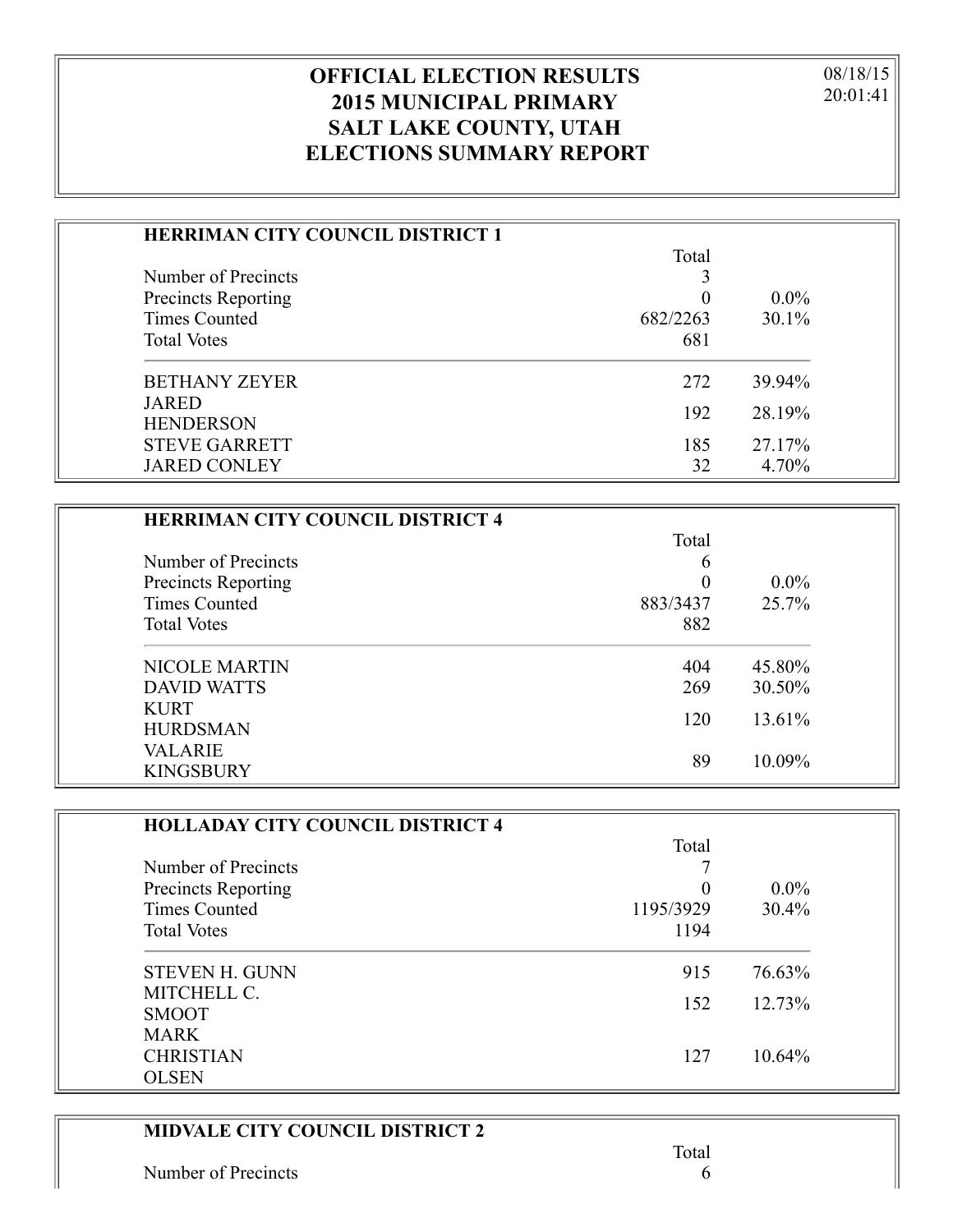| Precincts Reporting<br><b>Times Counted</b><br><b>Total Votes</b> | 0<br>695/2083<br>694 | $0.0\%$<br>33.4% |
|-------------------------------------------------------------------|----------------------|------------------|
| PAUL C GLOVER                                                     | 377                  | 54.32%           |
| <b>SOPHIA HAWES-</b><br><b>TINGEY</b>                             | 273                  | 39.34%           |
| <b>NATHAN F.</b><br><b>COOMBS</b>                                 | 44                   | 6.34%            |

| <b>SALT LAKE CITY MAYOR</b> |             |         |
|-----------------------------|-------------|---------|
|                             | Total       |         |
| Number of Precincts         | 124         |         |
| <b>Precincts Reporting</b>  | $\theta$    | $0.0\%$ |
| <b>Times Counted</b>        | 28915/71528 | 40.4%   |
| <b>Total Votes</b>          | 28825       |         |
| <b>JACKIE</b>               |             |         |
| <b>BISKUPSKI</b>            | 13278       | 46.06%  |
| <b>RALPH BECKER</b>         | 8823        | 30.61%  |
| <b>LUKE GARROTT</b>         | 3764        | 13.06%  |
| <b>GEORGE</b>               | 1875        | 6.50%   |
| <b>CHAPMAN</b>              |             |         |
| <b>DAVE ROBINSON</b>        | 1085        | 3.76%   |

| <b>SALT LAKE CITY COUNCIL DISTRICT 4</b> |           |         |
|------------------------------------------|-----------|---------|
|                                          | Total     |         |
| Number of Precincts                      | 16        |         |
| Precincts Reporting                      | $\theta$  | $0.0\%$ |
| Times Counted                            | 3754/9692 | 38.7%   |
| <b>Total Votes</b>                       | 3660      |         |
| <b>DEREK KITCHEN</b>                     | 1319      | 36.04%  |
| NATE SALAZAR                             | 654       | 17.87%  |
| <b>MILES PETTY</b>                       | 606       | 16.56%  |
| <b>BABS DE LAY</b>                       | 568       | 15.52%  |
| <b>JEN COLBY</b>                         | 513       | 14.02%  |

| <b>SOUTH JORDAN CITY COUNCIL DISTRICT 1</b> |           |         |
|---------------------------------------------|-----------|---------|
|                                             | Total     |         |
| Number of Precincts                         | 10        |         |
| <b>Precincts Reporting</b>                  | $\theta$  | $0.0\%$ |
| Times Counted                               | 1772/5580 | 31.8%   |
| <b>Total Votes</b>                          | 1769      |         |
| PATRICK HARRIS                              | 818       | 46.24%  |
| THOMAS E.                                   |           |         |
| <b>GEILMANN</b>                             | 502       | 28.38%  |
| <b>ERIC HANSEN</b>                          | 175       | 9.89%   |
| <b>ANNA T. FLORIN</b>                       | 173       | 9.78%   |
| NATHAN D.                                   |           | 5.71%   |
| <b>GEDGE</b>                                | 101       |         |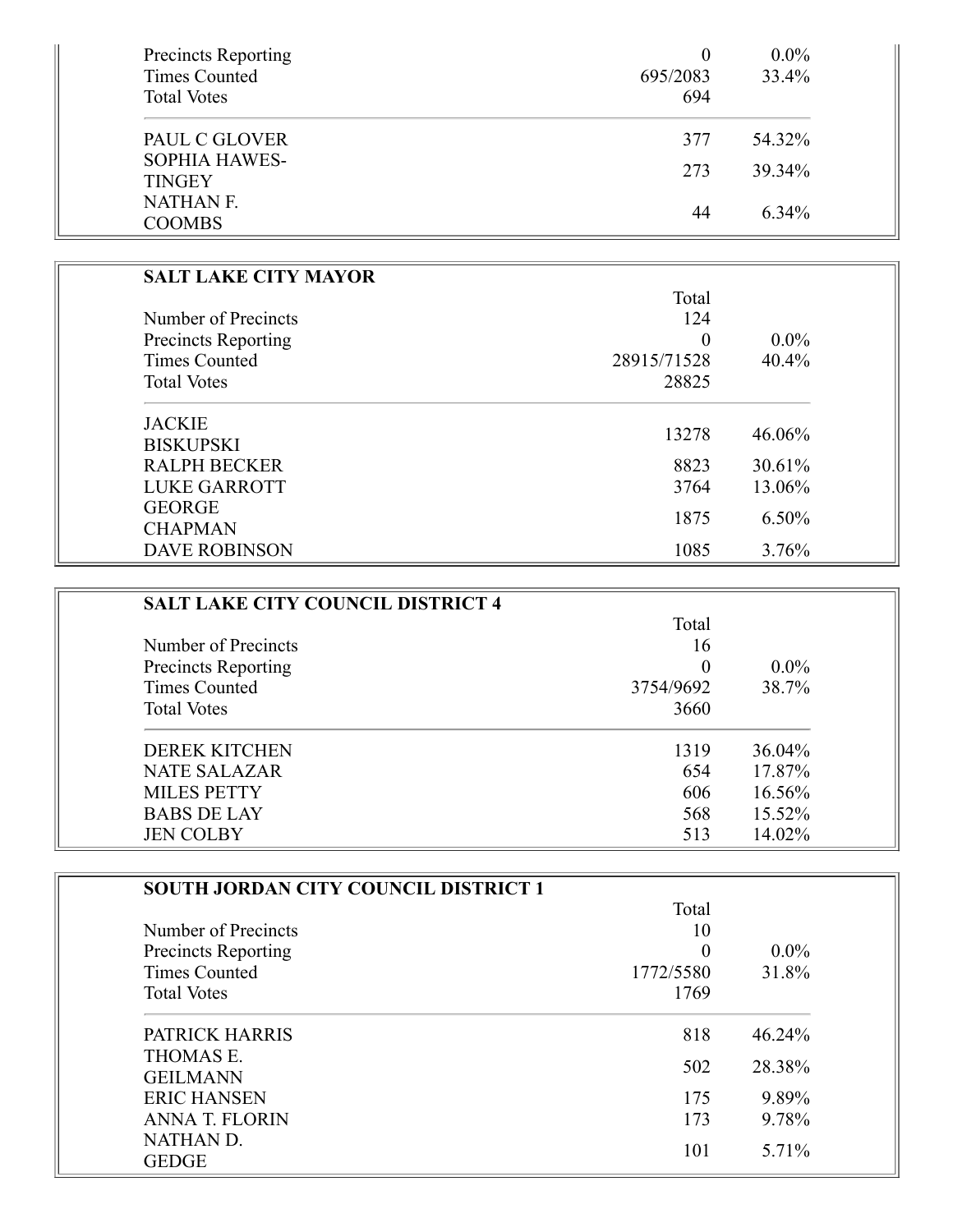| <b>SOUTH JORDAN CITY COUNCIL DISTRICT 2</b> |           |         |
|---------------------------------------------|-----------|---------|
|                                             | Total     |         |
| Number of Precincts                         | 8         |         |
| <b>Precincts Reporting</b>                  | 0         | $0.0\%$ |
| <b>Times Counted</b>                        | 1654/5546 | 29.8%   |
| <b>Total Votes</b>                          | 1647      |         |
| <b>BRAD MARLOR</b>                          | 687       | 41.71%  |
| <b>CHUCK NEWTON</b>                         | 653       | 39.65%  |
| PAUL BATEMAN                                | 233       | 14.15%  |
| ANDREW C.<br><b>PETERSEN</b>                | 74        | 4.49%   |

| <b>SOUTH JORDAN CITY COUNCIL DISTRICT 4</b> |           |          |
|---------------------------------------------|-----------|----------|
|                                             | Total     |          |
| Number of Precincts                         | 9         |          |
| Precincts Reporting                         | $\theta$  | $0.0\%$  |
| <b>Times Counted</b>                        | 1250/5415 | $23.1\%$ |
| <b>Total Votes</b>                          | 1206      |          |
| <b>TAMARA</b>                               |           |          |
| <b>ZANDER</b>                               | 741       | 61.44%   |
| JOHN H.                                     |           | 26.12%   |
| <b>GEILMANN</b>                             | 315       |          |
| <b>KEILA MOWER</b>                          | 150       | 12.44%   |

| <b>SOUTH SALT LAKE CITY COUNCIL DISTRICT 1</b> |          |         |
|------------------------------------------------|----------|---------|
|                                                | Total    |         |
| Number of Precincts                            |          |         |
| Precincts Reporting                            | $\Omega$ | $0.0\%$ |
| <b>Times Counted</b>                           | 429/1390 | 30.9%   |
| <b>Total Votes</b>                             | 428      |         |
| <b>BEN B. PENDER</b>                           | 175      | 40.89%  |
| <b>LYNN BLACK</b>                              | 135      | 31.54%  |
| <b>JILL</b><br><b>CHRISTOFFERSEN</b>           | 107      | 25.00%  |
| <b>CHARLES</b><br>CONNELLEY JR.                | 11       | 2.57%   |

| <b>SOUTH SALT LAKE CITY COUNCIL DISTRICT 4</b> |          |          |  |
|------------------------------------------------|----------|----------|--|
|                                                | Total    |          |  |
| Number of Precincts                            |          |          |  |
| <b>Precincts Reporting</b>                     |          | $0.0\%$  |  |
| <b>Times Counted</b>                           | 403/1336 | $30.2\%$ |  |
| <b>Total Votes</b>                             | 400      |          |  |
| PORTIA MILA                                    | 217      | 54.25%   |  |
| <b>JOHNNY</b>                                  |          |          |  |
| <b>MCCONNELL</b>                               | 105      | 26.25%   |  |
| W. MAURICE                                     | 78       | 19.50%   |  |